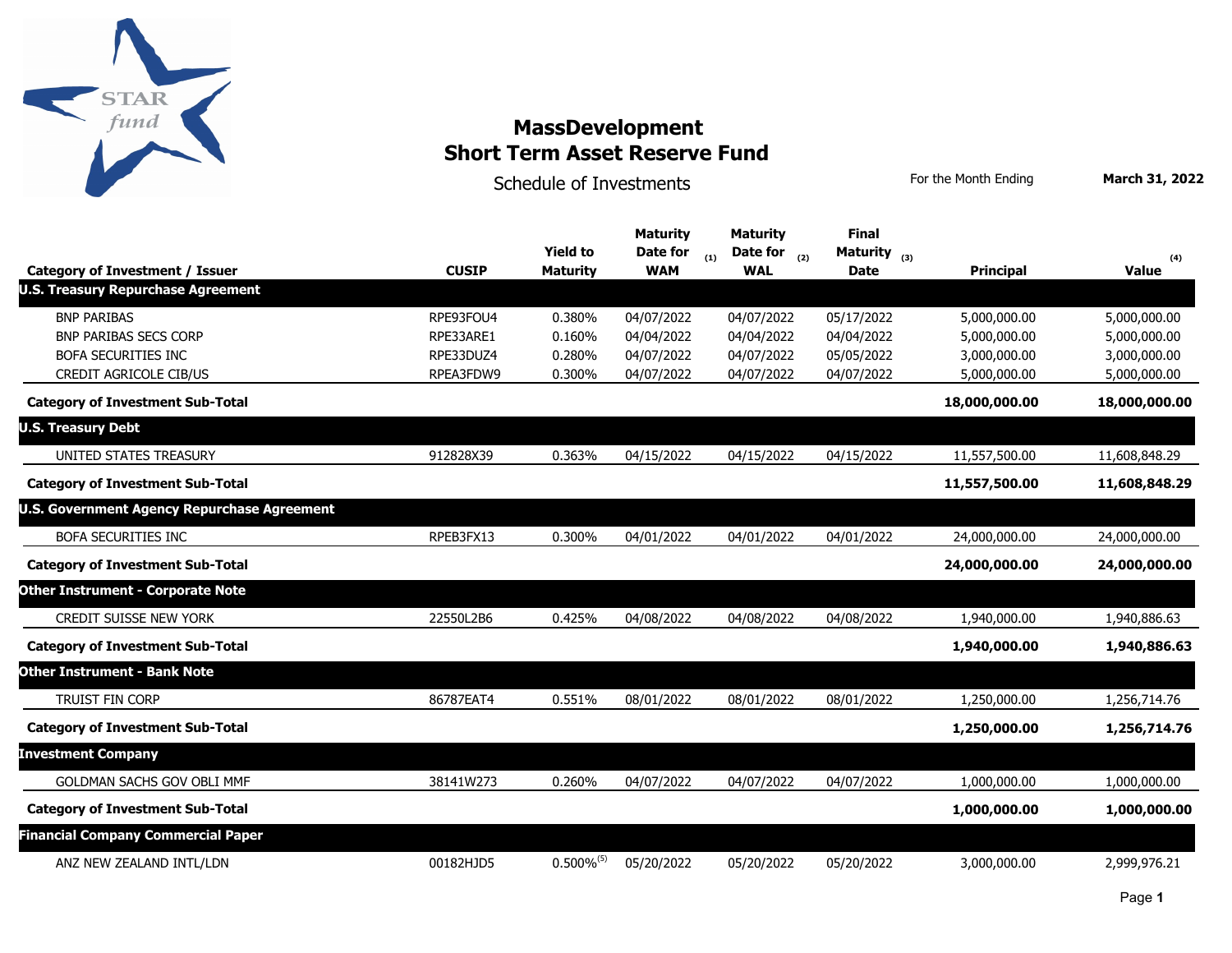

Schedule of Investments **For the Month Ending** March 31, 2022

|                                           |              | <b>Yield to</b>          | <b>Maturity</b><br>Date for | <b>Maturity</b>          | <b>Final</b>      |                  | (4)          |
|-------------------------------------------|--------------|--------------------------|-----------------------------|--------------------------|-------------------|------------------|--------------|
|                                           |              |                          |                             | Date for $_{(2)}$<br>(1) | Maturity $_{(3)}$ |                  |              |
| <b>Category of Investment / Issuer</b>    | <b>CUSIP</b> | <b>Maturity</b>          | <b>WAM</b>                  | <b>WAL</b>               | <b>Date</b>       | <b>Principal</b> | <b>Value</b> |
| <b>Financial Company Commercial Paper</b> |              |                          |                             |                          |                   |                  |              |
| ASB BANK LTD                              | 0020NAAC4    | $1.070\%^{(5)}$          | 04/01/2022                  | 09/15/2022               | 09/15/2022        | 2,000,000.00     | 2,003,035.47 |
| ASB BANK LTD                              | 0020NAAE0    | $0.810\%^{(5)}$          | 04/01/2022                  | 10/28/2022               | 10/28/2022        | 2,000,000.00     | 2,000,000.00 |
| ASB FINANCE LTD LONDON                    | 0020P3DD3    | 0.160%                   | 04/13/2022                  | 04/13/2022               | 04/13/2022        | 1,500,000.00     | 1,499,920.00 |
| AUST & NZ BANKING GROUP                   | 05253CEX0    | 0.461%                   | 05/31/2022                  | 05/31/2022               | 05/31/2022        | 3,945,000.00     | 3,941,975.50 |
| BOFA SECURITIES INC                       | 06054PJ15    | 0.985%                   | 09/01/2022                  | 09/01/2022               | 09/01/2022        | 2,000,000.00     | 1,991,670.00 |
| <b>BPCE SA</b>                            | 05571CE23    | 0.345%                   | 05/02/2022                  | 05/02/2022               | 05/02/2022        | 1,000,000.00     | 999,702.92   |
| CA IMPERIAL BK OF COMM                    | 13608CMN9    | $0.910\%^{(5)}$          | 04/01/2022                  | 09/09/2022               | 09/09/2022        | 2,300,000.00     | 2,300,000.00 |
| <b>CITIGROUP GLOBAL MARKETS</b>           | 17327BJ14    | 1.460%                   | 09/01/2022                  | 09/01/2022               | 09/01/2022        | 2,500,000.00     | 2,484,593.75 |
| <b>DNB BANK ASA</b>                       | 2332K4LX0    | $0.938\%^{(5)}$          | 06/21/2022                  | 06/21/2022               | 06/21/2022        | 3,000,000.00     | 3,000,000.00 |
| DZ BANK AG DEUTSCHE ZENTRAL               | 26821JG79    | 0.973%                   | 07/07/2022                  | 07/07/2022               | 07/07/2022        | 3,000,000.00     | 2,992,159.17 |
| ING (US) FUNDING LLC                      | 45685RE37    | 0.330%                   | 05/03/2022                  | 05/03/2022               | 05/03/2022        | 4,000,000.00     | 3,998,826.67 |
| ING (US) FUNDING LLC                      | 4497W1EC6    | 0.180%                   | 05/12/2022                  | 05/12/2022               | 05/12/2022        | 2,600,000.00     | 2,599,467.00 |
| MACQUARIE BANK LIMITED COMM PAPER         | 55607LFM1    | 0.541%                   | 06/21/2022                  | 06/21/2022               | 06/21/2022        | 2,000,000.00     | 1,997,570.00 |
| MITSUBISHI UFJ TR&BK NY                   | 60682XFV3    | 0.952%                   | 06/29/2022                  | 06/29/2022               | 06/29/2022        | 5,000,000.00     | 4,988,256.95 |
| MIZUHO BANK LTD/NY                        | 60689GFD3    | 0.997%                   | 06/13/2022                  | 06/13/2022               | 06/13/2022        | 1,000,000.00     | 997,982.36   |
| NATIONAL AUSTRALIA BANK LTD               | 63254GRM9    | $0.335\%$ <sup>(5)</sup> | 05/06/2022                  | 05/06/2022               | 05/06/2022        | 3,000,000.00     | 3,000,000.00 |
| NATIONAL AUSTRALIA BANK LTD               | 63254GQV0    | $0.477\%^{(5)}$          | 04/12/2022                  | 05/12/2022               | 05/12/2022        | 2,000,000.00     | 2,000,046.98 |
| NATIONAL AUSTRALIA BANK LTD               | 63254GSY2    | $0.440\%$ <sup>(5)</sup> | 04/01/2022                  | 07/25/2022               | 07/25/2022        | 1,700,000.00     | 1,700,000.00 |
| NATIONAL BANK OF CANADA                   | 63307NFM4    | $0.420\%^{(5)}$          | 04/01/2022                  | 08/01/2022               | 08/01/2022        | 1,500,000.00     | 1,500,000.00 |
| SKANDINAVISKA ENSKILDA BANKEN AB          | 83050WBA1    | $0.450\%^{(5)}$          | 04/01/2022                  | 09/12/2022               | 09/12/2022        | 1,500,000.00     | 1,500,000.00 |
| SUMITOMO MIT/SINGAPORE                    | 86564XE91    | 0.410%                   | 05/09/2022                  | 05/09/2022               | 05/09/2022        | 2,000,000.00     | 1,999,134.44 |
| SUMITOMO MIT/SINGAPORE                    | 86564XG16    | 1.134%                   | 07/01/2022                  | 07/01/2022               | 07/01/2022        | 2,000,000.00     | 1,994,287.22 |
| SWEDBANK NY                               | 87019SE42    | 0.375%                   | 05/04/2022                  | 05/04/2022               | 05/04/2022        | 3,000,000.00     | 2,998,968.75 |
| TORONTO DOMINION BANK                     | 89119BF76    | 0.501%                   | 06/07/2022                  | 06/07/2022               | 06/07/2022        | 2,000,000.00     | 1,998,138.89 |
| TORONTO DOMINION BANK                     | 89119BG75    | 1.003%                   | 07/07/2022                  | 07/07/2022               | 07/07/2022        | 2,000,000.00     | 1,994,611.11 |
| TORONTO DOMINION BANK                     | 89119BJ64    | 1.056%                   | 09/06/2022                  | 09/06/2022               | 09/06/2022        | 2,000,000.00     | 1,990,783.34 |
| TOTAL CAPITAL CANADA LTD                  | 89153QD15    | 0.400%                   | 04/01/2022                  | 04/01/2022               | 04/01/2022        | 6,000,000.00     | 6,000,000.00 |
| TOYOTA CREDIT CANADA INC                  | 89232DGL2    | 1.155%                   | 07/20/2022                  | 07/20/2022               | 07/20/2022        | 1,000,000.00     | 996,486.11   |
| TOYOTA CREDIT PUERTO RICO                 | 8923A1GB1    | 1.104%                   | 07/11/2022                  | 07/11/2022               | 07/11/2022        | 1,000,000.00     | 996,913.89   |
| <b>WESTPAC BANKING CORP</b>               | 9612C1D12    | 0.320%                   | 04/01/2022                  | 04/01/2022               | 04/01/2022        | 5,000,000.00     | 5,000,000.00 |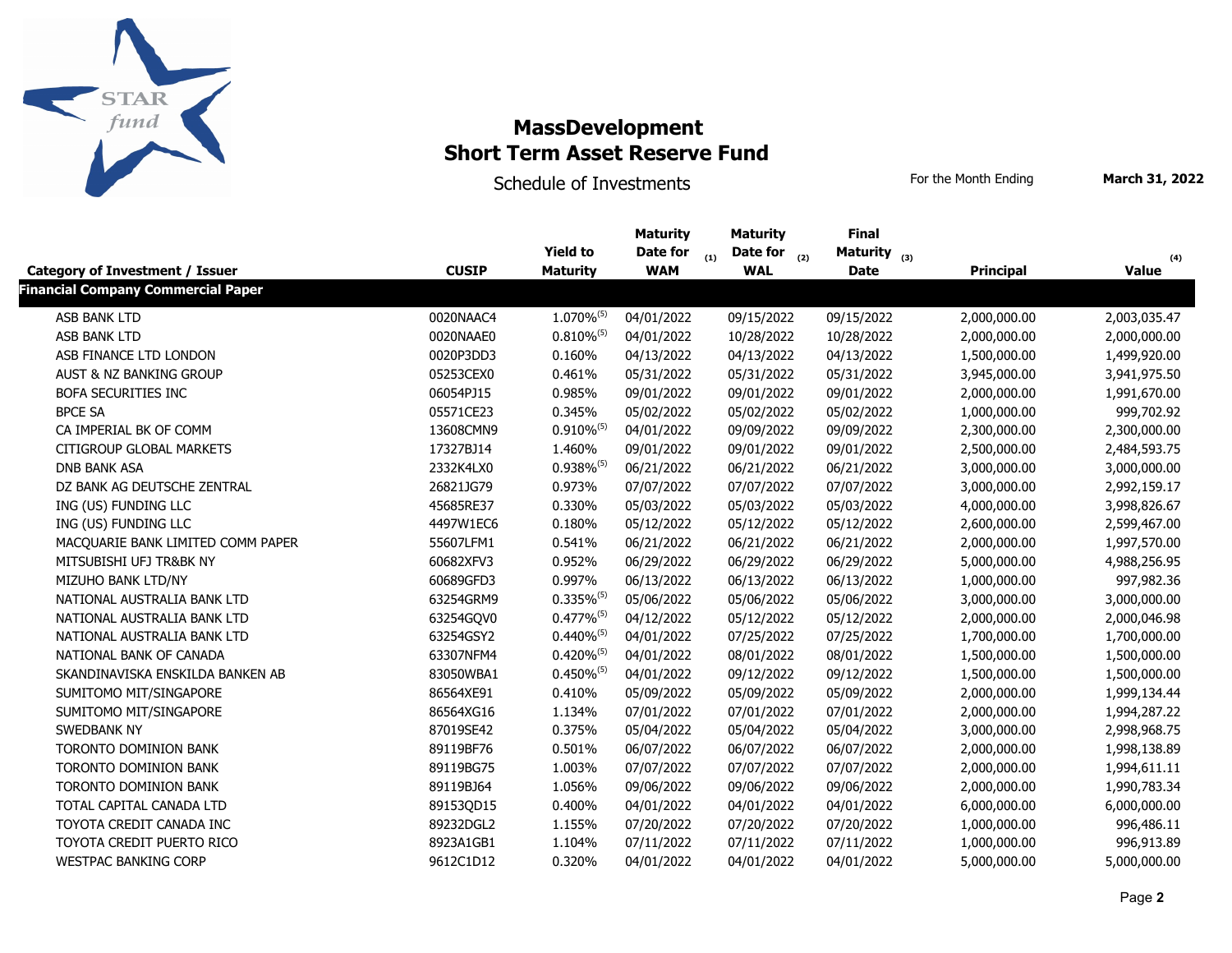

Schedule of Investments **For the Month Ending** March 31, 2022

|                                           |              |                          | <b>Maturity</b> | <b>Maturity</b>          | <b>Final</b>      |                  |               |
|-------------------------------------------|--------------|--------------------------|-----------------|--------------------------|-------------------|------------------|---------------|
|                                           |              | <b>Yield to</b>          | Date for        | Date for $_{(2)}$<br>(1) | Maturity $_{(3)}$ |                  | (4)           |
| <b>Category of Investment / Issuer</b>    | <b>CUSIP</b> | <b>Maturity</b>          | <b>WAM</b>      | <b>WAL</b>               | <b>Date</b>       | <b>Principal</b> | <b>Value</b>  |
| <b>Financial Company Commercial Paper</b> |              |                          |                 |                          |                   |                  |               |
| <b>WESTPAC BANKING CORP</b>               | 9612C4S77    | $0.740\%^{(5)}$          | 04/01/2022      | 09/08/2022               | 09/08/2022        | 2,300,000.00     | 2,300,000.00  |
| <b>Category of Investment Sub-Total</b>   |              |                          |                 |                          |                   | 78,845,000.00    | 78,764,506.73 |
| <b>Certificate of Deposit</b>             |              |                          |                 |                          |                   |                  |               |
| <b>BANK OF MONTREAL CHICAGO</b>           | 06367CKA4    | $0.530\%^{(5)}$          | 05/19/2022      | 08/19/2022               | 08/19/2022        | 1,500,000.00     | 1,500,000.00  |
| BANK OF NOVA SCOTIA HOUSTON               | 06417MPQ2    | 0.909%                   | 06/20/2022      | 06/20/2022               | 06/20/2022        | 2,000,000.00     | 1,996,984.58  |
| BANK OF NOVA SCOTIA HOUSTON               | 06417MWE1    | 1.100%                   | 07/06/2022      | 07/06/2022               | 07/06/2022        | 2,000,000.00     | 2,000,000.00  |
| CANADIAN IMP BK COMM NY                   | 13606KAJ5    | 0.310%                   | 06/09/2022      | 06/09/2022               | 06/09/2022        | 2,000,000.00     | 2,000,000.00  |
| CANADIAN IMP BK COMM NY                   | 13606CVN1    | $0.509\%^{(5)}$          | 05/16/2022      | 08/16/2022               | 08/16/2022        | 2,000,000.00     | 2,000,000.00  |
| <b>CREDIT SUISSE NEW YORK</b>             | 22552G6U9    | $0.450\%$ <sup>(5)</sup> | 04/01/2022      | 05/09/2022               | 05/09/2022        | 1,000,000.00     | 1,000,000.00  |
| <b>GOLDMAN SACHS BANK USA</b>             | 40054PFZ3    | 0.230%                   | 07/27/2022      | 07/27/2022               | 07/27/2022        | 1,050,000.00     | 1,050,000.00  |
| GOLDMAN SACHS GROUP INC                   | 40054PHN8    | $0.460\%^{(5)}$          | 04/01/2022      | 06/24/2022               | 06/24/2022        | 2,300,000.00     | 2,300,000.00  |
| <b>GOLDMAN SACHS GROUP INC</b>            | 40054PHE8    | $0.470\%^{(5)}$          | 04/01/2022      | 09/02/2022               | 09/02/2022        | 1,500,000.00     | 1,500,000.00  |
| <b>HSBC BANK USA NA</b>                   | 40435RMH1    | $0.470\%^{(5)}$          | 04/01/2022      | 11/04/2022               | 11/04/2022        | 1,000,000.00     | 1,000,000.00  |
| MITSUBISHI UFJ TR&BK NY                   | 60683B4Y6    | 0.620%                   | 05/10/2022      | 05/10/2022               | 05/10/2022        | 2,000,000.00     | 2,000,064.25  |
| MIZUHO BANK LTD/NY                        | 60710RWF8    | 1.250%                   | 09/08/2022      | 09/08/2022               | 09/08/2022        | 2,000,000.00     | 2,000,000.00  |
| NORDEA BANK ABP NEW YORK                  | 65558UGP1    | $0.294\%^{(5)}$          | 04/20/2022      | 10/19/2022               | 10/19/2022        | 4,000,000.00     | 4,000,000.00  |
| SUMITOMO MITSUI BANK NY                   | 86565FBC5    | 0.220%                   | 05/05/2022      | 05/05/2022               | 05/05/2022        | 2,000,000.00     | 2,000,000.00  |
| SUMITOMO MITSUI TRUST NY                  | 86564MFF0    | 0.970%                   | 07/01/2022      | 07/01/2022               | 07/01/2022        | 2,000,000.00     | 2,000,000.00  |
| SVENSKA HANDELSBANKEN NY                  | 86959RSU5    | $0.538\%^{(5)}$          | 05/31/2022      | 05/31/2022               | 05/31/2022        | 1,000,000.00     | 1,000,000.00  |
| SVENSKA HANDELSBANKEN NY                  | 86959RUL2    | 0.220%                   | 06/06/2022      | 06/06/2022               | 06/06/2022        | 2,000,000.00     | 2,000,018.31  |
| SVENSKA HANDELSBANKEN NY                  | 86959RWZ9    | $0.430\%^{(5)}$          | 04/01/2022      | 08/08/2022               | 08/08/2022        | 1,000,000.00     | 1,000,000.00  |
| <b>Category of Investment Sub-Total</b>   |              |                          |                 |                          |                   | 32,350,000.00    | 32,347,067.14 |
| <b>Asset Backed Commercial Paper</b>      |              |                          |                 |                          |                   |                  |               |
| ALPINE SECURITIZATION LLC                 | 02089XRB5    | 1.100%                   | 07/05/2022      | 07/05/2022               | 07/05/2022        | 1,000,000.00     | 1,000,000.00  |
| <b>BARCLAYS BANK PLC</b>                  | 06741HBF9    | $0.490\%^{(5)}$          | 04/04/2022      | 08/05/2022               | 08/05/2022        | 1,600,000.00     | 1,600,000.00  |
| BEDFORD ROW FUNDING CORP                  | 07644DLG1    | $0.401\%^{(5)}$          | 04/11/2022      | 06/10/2022               | 06/10/2022        | 3,000,000.00     | 3,000,000.00  |
| CANCARA ASSET SECUR LLC                   | 13738KD53    | 0.430%                   | 04/05/2022      | 04/05/2022               | 04/05/2022        | 4,000,000.00     | 3,999,808.89  |
|                                           |              |                          |                 |                          |                   |                  |               |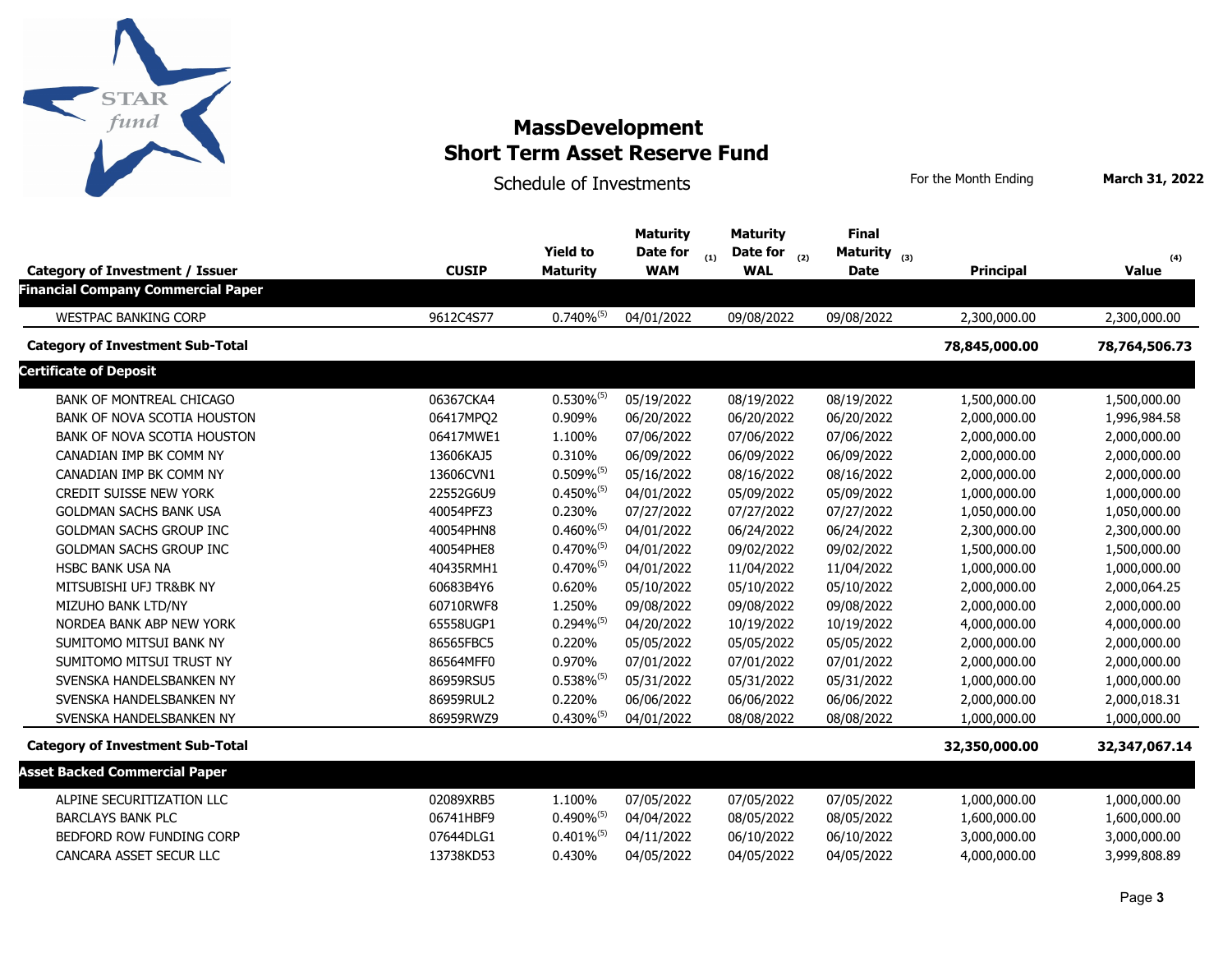

Schedule of Investments **For the Month Ending** March 31, 2022

|                                         |              | <b>Yield to</b>          | <b>Maturity</b><br>Date for | <b>Maturity</b><br>Date for | <b>Final</b><br>Maturity $_{(3)}$ |                  |               |
|-----------------------------------------|--------------|--------------------------|-----------------------------|-----------------------------|-----------------------------------|------------------|---------------|
| Category of Investment / Issuer         | <b>CUSIP</b> | <b>Maturity</b>          | <b>WAM</b>                  | (1)<br>(2)<br><b>WAL</b>    | <b>Date</b>                       | <b>Principal</b> | (4)<br>Value  |
| <b>Asset Backed Commercial Paper</b>    |              |                          |                             |                             |                                   |                  |               |
| COLLAT COMM PAPER FLEX CO               | 19421MBK7    | 0.260%                   | 07/12/2022                  | 07/12/2022                  | 07/12/2022                        | 1,000,000.00     | 1,000,000.00  |
| COLLAT COMM PAPER FLEX CO               | 19423MDC1    | $0.510\%$ <sup>(5)</sup> | 04/01/2022                  | 10/28/2022                  | 10/28/2022                        | 1,250,000.00     | 1,250,000.00  |
| COLLAT COMM PAPER V CO                  | 19424JGE0    | 1.205%                   | 07/14/2022                  | 07/14/2022                  | 07/14/2022                        | 2,250,000.00     | 2,242,200.00  |
| CROWN POINT CAPITAL COMM PAPER          | 22845AB66    | 0.330%                   | 06/01/2022                  | 06/01/2022                  | 06/01/2022                        | 3,000,000.00     | 3,000,000.00  |
| FAIRWAY FINANCE COMPANY LLC             | 30601WFA2    | 0.531%                   | 06/10/2022                  | 06/10/2022                  | 06/10/2022                        | 2,000,000.00     | 1,997,938.89  |
| LIBERTY STREET FUNDING LLC              | 53127UE97    | 0.390%                   | 05/09/2022                  | 05/09/2022                  | 05/09/2022                        | 2,000,000.00     | 1,999,176.67  |
| LONGSHIP FUNDING LLC                    | 54316UD14    | 0.400%                   | 04/01/2022                  | 04/01/2022                  | 04/01/2022                        | 2,000,000.00     | 2,000,000.00  |
| MANHATTAN ASSET FUNDING CO              | 56274MFH0    | 1.033%                   | 06/17/2022                  | 06/17/2022                  | 06/17/2022                        | 2,000,000.00     | 1,995,593.89  |
| MANHATTAN ASSET FUNDING CO              | 56274MGC0    | 1.205%                   | 07/12/2022                  | 07/12/2022                  | 07/12/2022                        | 2,000,000.00     | 1,993,200.00  |
| MATCHPOINT FINANCE PLC                  | 57666BF21    | 0.491%                   | 06/02/2022                  | 06/02/2022                  | 06/02/2022                        | 2,000,000.00     | 1,998,312.22  |
| OLD LINE FUNDING LLC                    | 67984RJH3    | $0.440\%^{(5)}$          | 04/01/2022                  | 08/15/2022                  | 08/15/2022                        | 1,000,000.00     | 1,000,000.00  |
| OLD LINE FUNDING LLC                    | 67984RJJ9    | $0.440\%^{(5)}$          | 04/01/2022                  | 08/18/2022                  | 08/18/2022                        | 500,000.00       | 500,000.00    |
| OLD LINE FUNDING LLC                    | 67984RJN0    | $0.730\%^{(5)}$          | 04/01/2022                  | 10/12/2022                  | 10/12/2022                        | 2,000,000.00     | 2,000,000.00  |
| RIDGEFIELD FUNDNG CO LLC                | 76582KDN8    | 0.200%                   | 04/22/2022                  | 04/22/2022                  | 04/22/2022                        | 2,000,000.00     | 1,999,766.67  |
| RIDGEFIELD FUNDNG CO LLC                | 76582KE98    | 0.397%                   | 05/09/2022                  | 05/09/2022                  | 05/09/2022                        | 3,000,000.00     | 2,998,743.89  |
| <b>Category of Investment Sub-Total</b> |              |                          |                             |                             |                                   | 37,600,000.00    | 37,574,741.12 |

 **Portfolio Totals 206,542,500.00 206,492,764.67**